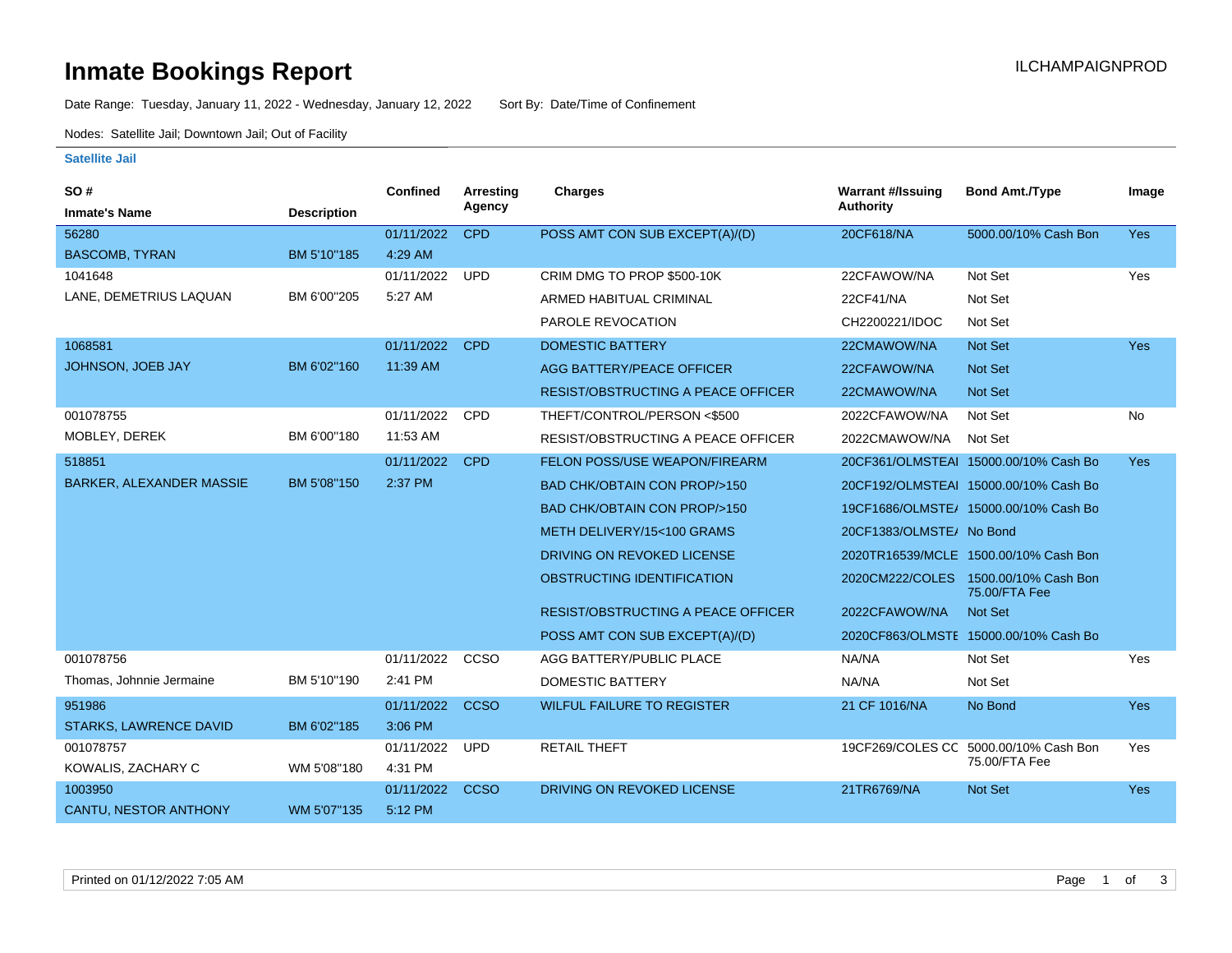# **Inmate Bookings Report Installation Control Control Control Control Control Control Control Control Control Control Control Control Control Control Control Control Control Control Control Control Control Control Control**

Date Range: Tuesday, January 11, 2022 - Wednesday, January 12, 2022 Sort By: Date/Time of Confinement

Nodes: Satellite Jail; Downtown Jail; Out of Facility

### **Satellite Jail**

| <b>SO#</b>                   |                    | <b>Confined</b> | Arresting  | Charges                               | Warrant #/Issuing         | <b>Bond Amt./Type</b>                 | Image |
|------------------------------|--------------------|-----------------|------------|---------------------------------------|---------------------------|---------------------------------------|-------|
| <b>Inmate's Name</b>         | <b>Description</b> |                 | Agency     |                                       | <b>Authority</b>          |                                       |       |
| 972160                       |                    | 01/11/2022      | CCSO       | AGG DOMESTIC BATTERY/STRANGLE         | 21-CF-917/NA              | Not Set                               | Yes   |
| WOOD, ANTONIO                | BM 5'05"120        | $5:14$ PM       |            |                                       |                           |                                       |       |
| 001078758                    |                    | 01/11/2022      | CCSO       | DIRECT CRIMINAL CONTEMPT              | 2018D84/JUDGE LIN Not Set |                                       | Yes   |
| FELLER. JUSTINE A            | WF 5'03"160        | 6:10 PM         |            |                                       |                           |                                       |       |
| 958936                       |                    | 01/11/2022      | <b>CPD</b> | DRIVING ON REVOKED LICENSE            |                           | 2021TR004771/JUD(2500.00/10% Cash Bon | Yes   |
| <b>COWAN, CAPRICE CASHAY</b> | BF 5'02"135        | 7:04 PM         |            | <b>FELON FAIL/RETURN FRM FURLOUGH</b> | 2021CF1351/NA             | 150000.00/10% Cash B                  |       |
| 539294                       |                    | 01/11/2022      | <b>CPD</b> | AGG DUI/NO VALID DL                   | 2022CFAWOW/NA             | Not Set                               | Yes   |
| MOSLEY, JAMES CALVIN         | BM 5'08"148        | $9:43$ PM       |            | PAROLE REVOCATION                     | CH2200227/IDOC            | No Bond                               |       |

**Total Satellite . 13**